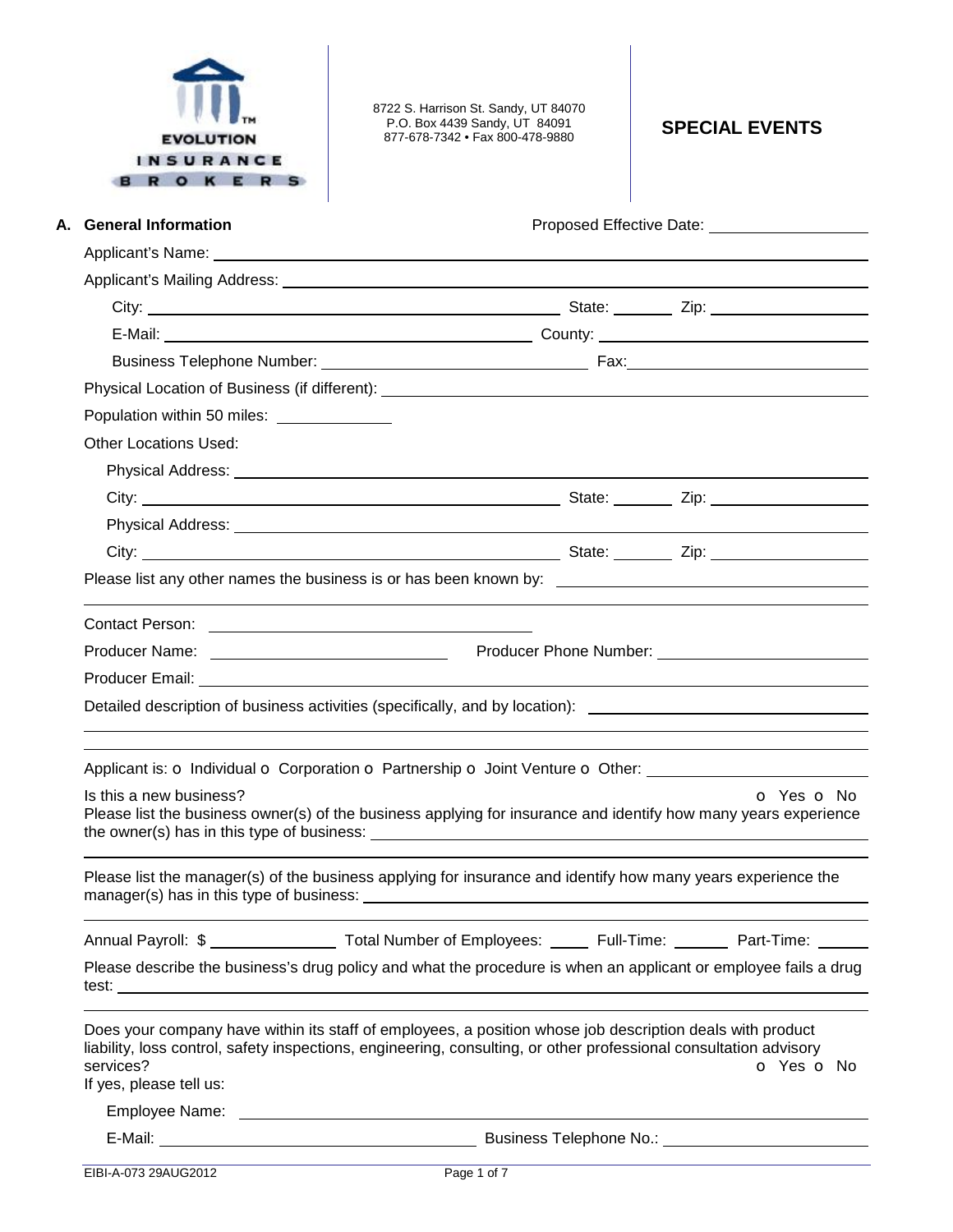Employee's Responsibilities:

## **B. Insurance History**

Who is your current insurance carrier (or your last if no current provider)? \_

Provide name(s) for all insurance companies that have provided Applicant insurance for the last three years:

|                        | Coverage: | Coverage: | Coverage: |
|------------------------|-----------|-----------|-----------|
| Company Name           |           |           |           |
| <b>Expiration Date</b> |           |           |           |
| Annual Premium         | S         | ѡ         | J         |

Has the Applicant or any predecessor ever had a claim? **O** Yes **o** No

Attach a complete Claims and Loss History form including details.

Has the Applicant, or anyone on the Applicant's behalf, attempted to place this risk in standard markets?

o Yes o No

If the standard markets are declining placement, please explain why:

## **C. Other Insurance**

Please provide the following information for all other business-related insurance the Applicant currently carries.

| Coverage Type          |     |   |   |
|------------------------|-----|---|---|
| <b>Company Name</b>    |     |   |   |
| <b>Expiration Date</b> |     |   |   |
| <b>Annual Premium</b>  | -\$ | J | w |

## **D. Desired Insurance**

**Limit of Liability:** 

Per Act/Aggregate OR Per Person/Per Act/Aggregate

| $\mathbf o$ | \$50,000/\$100,000    | $\circ$ | \$25,000/\$50,000/\$100,000     |
|-------------|-----------------------|---------|---------------------------------|
| $\circ$     | \$150,000/\$300,000   | $\circ$ | \$75,000/\$150,000/\$300,000    |
| $\circ$     | \$250,000/\$1,000,000 | $\circ$ | \$100,000/\$250,000/\$1,000,000 |
| $\circ$     | \$500,000/\$1,000,000 | $\circ$ | \$250,000/\$500,000/\$1,000,000 |
| $\mathbf O$ | Other:                | $\circ$ | Other:                          |

**Self-Insured Retention (SIR):** o \$1,000 (Minimum) o \$1,500 o \$2,500 o \$5,000 o \$10,000

## **E. Business Activities**

a. Person providing accounting and tax services:

a.Name:

b.Address:

- b. Are you interested in single event coverage, or an annual policy where multiple events are provided coverage? □ Single □ Annual with multiple events
- 3. Please provide answers to the following for the event (if annual coverage is requested, provide this information for EACH event):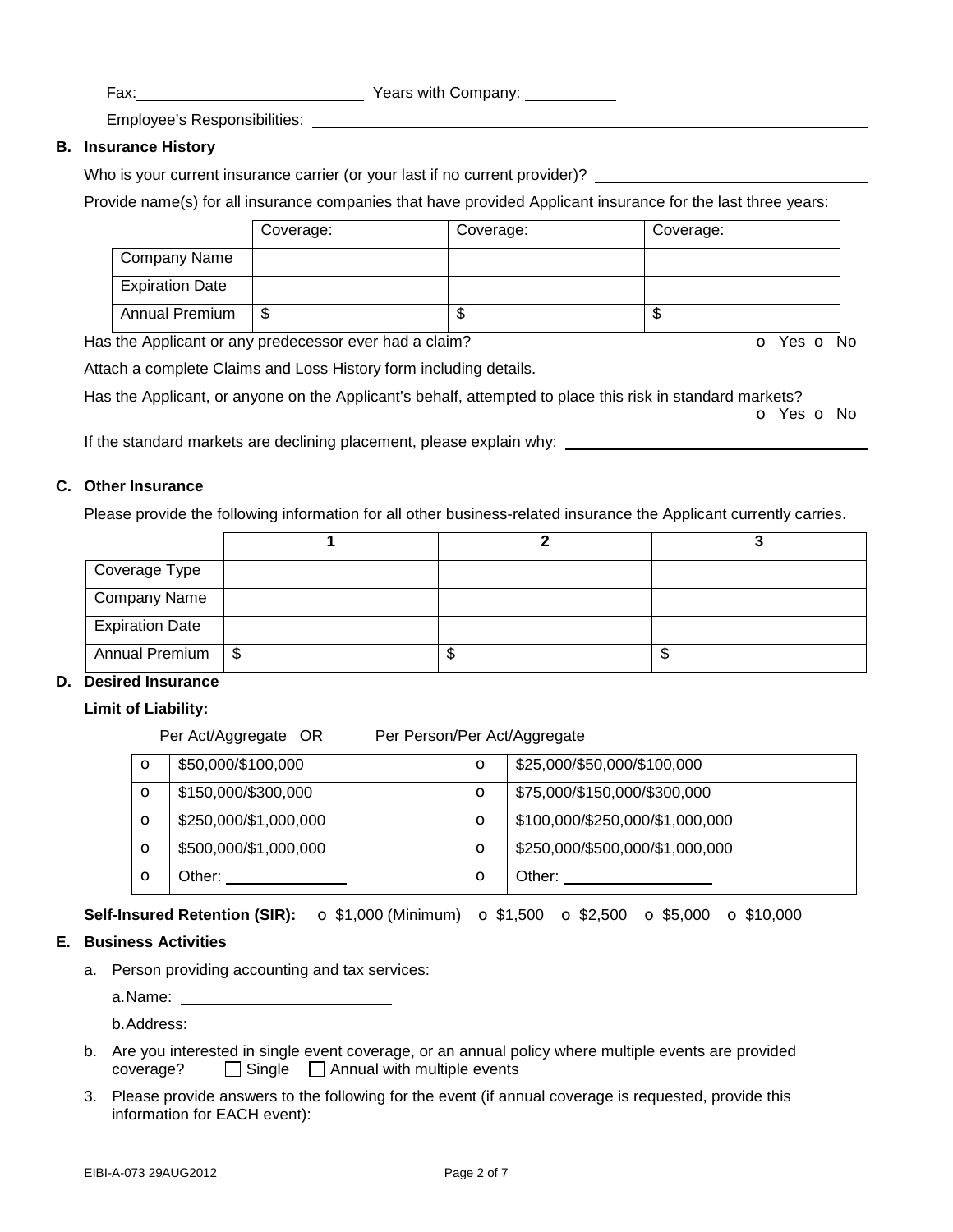| b.                   |                                                                                                                                                                                                                   |                      |
|----------------------|-------------------------------------------------------------------------------------------------------------------------------------------------------------------------------------------------------------------|----------------------|
| c.                   |                                                                                                                                                                                                                   |                      |
| d.                   |                                                                                                                                                                                                                   |                      |
| е.                   |                                                                                                                                                                                                                   |                      |
| f.                   | Is location temporary or permanent? $\Box$ Temporary $\Box$ Permanent                                                                                                                                             |                      |
| g.                   | Attach exact schedule of events, meetings, gatherings, or participants, etc.                                                                                                                                      |                      |
| h.                   |                                                                                                                                                                                                                   |                      |
| İ.                   | If there is a website related to the event(s) (a promotional website, etc.), list the website address here. If<br>not, indicate "not applicable."<br><u> 1989 - Johann Barbara, martxa alemaniar arg</u>          |                      |
| j.                   | Is event indoors or outdoors?<br>□ Indoors □ Outdoors<br>If outside:                                                                                                                                              |                      |
|                      | Is area fenced or otherwise enclosed and controlled?<br>İ.                                                                                                                                                        | ∣No<br>Yes           |
|                      | ii. Will event end two hours prior to sundown?                                                                                                                                                                    | _  No<br>Yes         |
| k.                   | Has similar event taken place?                                                                                                                                                                                    | Yes     No           |
|                      |                                                                                                                                                                                                                   |                      |
| I.                   | Is seating reserved or general admission? $\Box$ Reserved $\Box$ General Admission $\Box$ Both                                                                                                                    |                      |
|                      | m. Are seats of temporary or permanent construction? $\Box$ Temporary $\Box$ Permanent                                                                                                                            |                      |
| n.                   |                                                                                                                                                                                                                   |                      |
|                      |                                                                                                                                                                                                                   |                      |
|                      | Are any Additional Named Insureds required?<br>If yes, please attach a list of Additional Insureds requested, and include the name, address, contact<br>person's name, and contact information.                   | Yes I INo            |
|                      | Will there be any exhibitions, demonstrations, parades or other associated activities with the event(s)?<br>If yes, describe completely: (Attach list of each booth with descriptions of products or activities.) | $\Box$ Yes $\Box$ No |
|                      | Is a stage involved?<br>If yes:                                                                                                                                                                                   | _  Yes   <br>No      |
|                      | i. Is stage permanent or temporary? $\Box$ Permanent $\Box$ Temporary                                                                                                                                             |                      |
|                      | Minimum distance spectators are kept from the stage?<br>ii.                                                                                                                                                       |                      |
|                      | Are ushers used?<br>If yes:                                                                                                                                                                                       | $Yes \Box No$        |
| о.<br>p.<br>q.<br>r. | i. How many? _________________                                                                                                                                                                                    |                      |
|                      | ii. Who provides them? ___________                                                                                                                                                                                |                      |
|                      | Number of vendors' trade booths?<br><u> 1980 - Jan Stein Stein Stein Stein Stein Stein Stein Stein Stein Stein Stein Stein Stein Stein Stein Stein S</u>                                                          |                      |
| s.<br>t.             | Are vendors required to provide proof of insurance?                                                                                                                                                               | _  Yes   _  No       |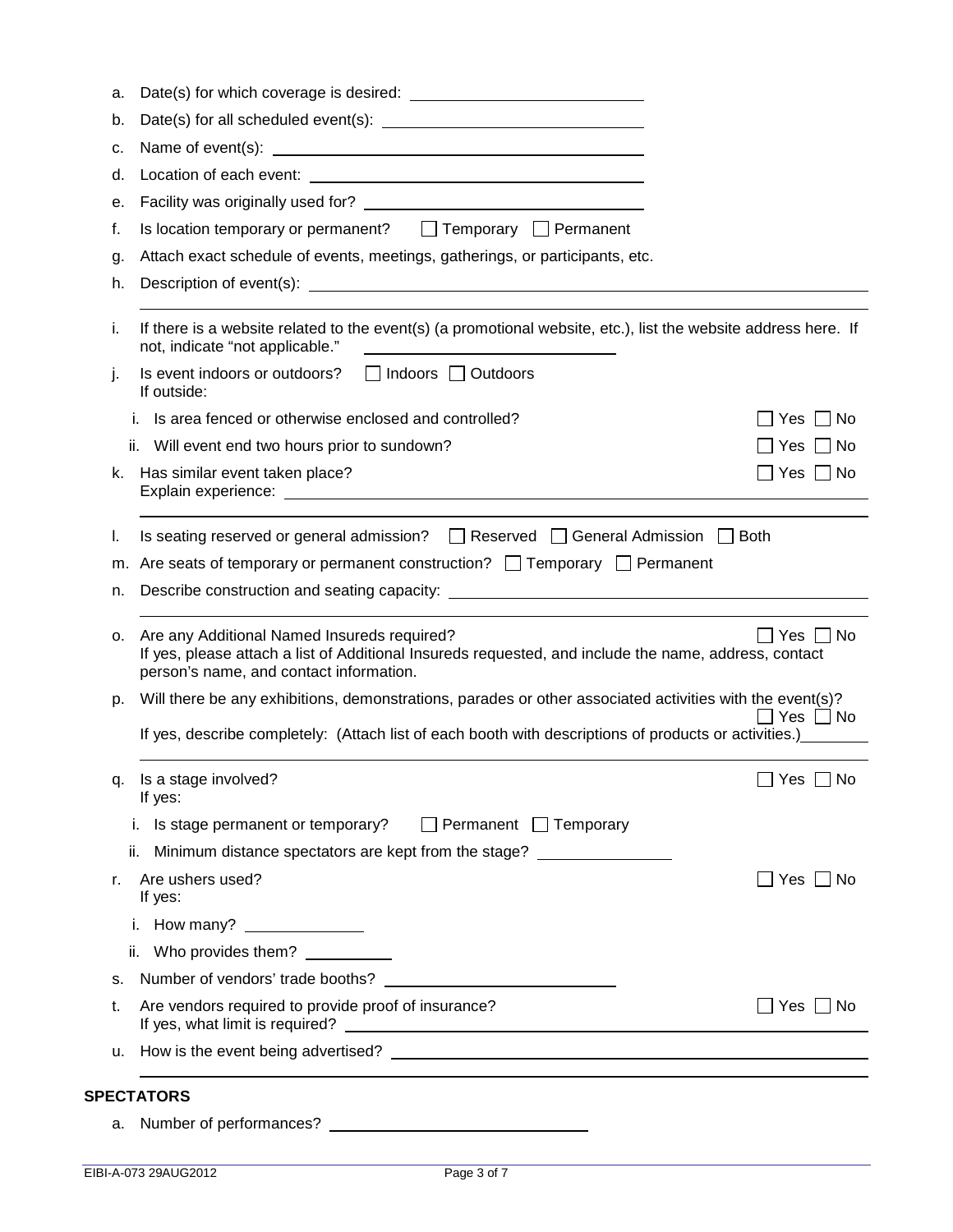| b.   |                                                                                              |  |                                                                                                                                                                                                                                                                                                               |                             |
|------|----------------------------------------------------------------------------------------------|--|---------------------------------------------------------------------------------------------------------------------------------------------------------------------------------------------------------------------------------------------------------------------------------------------------------------|-----------------------------|
| c.   |                                                                                              |  |                                                                                                                                                                                                                                                                                                               |                             |
| d.   | Estimated attendance/spectators per performance? _________________________                   |  |                                                                                                                                                                                                                                                                                                               |                             |
| е.   | Price of admission?                                                                          |  |                                                                                                                                                                                                                                                                                                               |                             |
| f.   |                                                                                              |  | Estimated gross receipts? \$                                                                                                                                                                                                                                                                                  |                             |
|      | g. Estimated payroll? \$                                                                     |  |                                                                                                                                                                                                                                                                                                               |                             |
|      |                                                                                              |  | NOTE: This policy does not provide worker compensation. Coverage must be provided separately.<br>Participants, volunteers, concessions, and sponsors, etc., are excluded from coverage.                                                                                                                       |                             |
|      |                                                                                              |  | h. Estimate total attendance all performances: _________________________________                                                                                                                                                                                                                              |                             |
|      |                                                                                              |  | NOTE: Participants coverage is normally excluded from all standard policies. Participants Legal Liability may<br>be provided separately to protect insured in the event a participant brings suit. If coverage should be quoted<br>to include participants at a reduced benefit please provide the following: |                             |
| i.   |                                                                                              |  |                                                                                                                                                                                                                                                                                                               |                             |
| j.   | Do some participants compete in two or more classes?                                         |  |                                                                                                                                                                                                                                                                                                               | $\sqsupset$ Yes $\sqcap$ No |
| k.   |                                                                                              |  | Describe different categories of classes of competition and provide breakdown of participants by class,                                                                                                                                                                                                       |                             |
| L.   | Charge per participant:                                                                      |  |                                                                                                                                                                                                                                                                                                               |                             |
|      |                                                                                              |  |                                                                                                                                                                                                                                                                                                               |                             |
|      |                                                                                              |  |                                                                                                                                                                                                                                                                                                               |                             |
| iii. |                                                                                              |  |                                                                                                                                                                                                                                                                                                               |                             |
|      | m. Are persons under 18 years old allowed to participate?<br>If so, how old? $\qquad \qquad$ |  |                                                                                                                                                                                                                                                                                                               | $\Box$ Yes $\Box$ No        |
| n.   |                                                                                              |  | Describe completely classes, restrictions, and attach a copy of release form used to obtain guardian                                                                                                                                                                                                          |                             |
|      | o. Are all participants required to complete and sign a release?                             |  |                                                                                                                                                                                                                                                                                                               | $\Box$ Yes $\Box$ No        |
|      |                                                                                              |  |                                                                                                                                                                                                                                                                                                               |                             |

p. Please describe rules of participation and how participants are informed, disclosure of risks inherent to the activity, warned in writing of hazards, are pre-event meetings held, describe other safety precautions taken: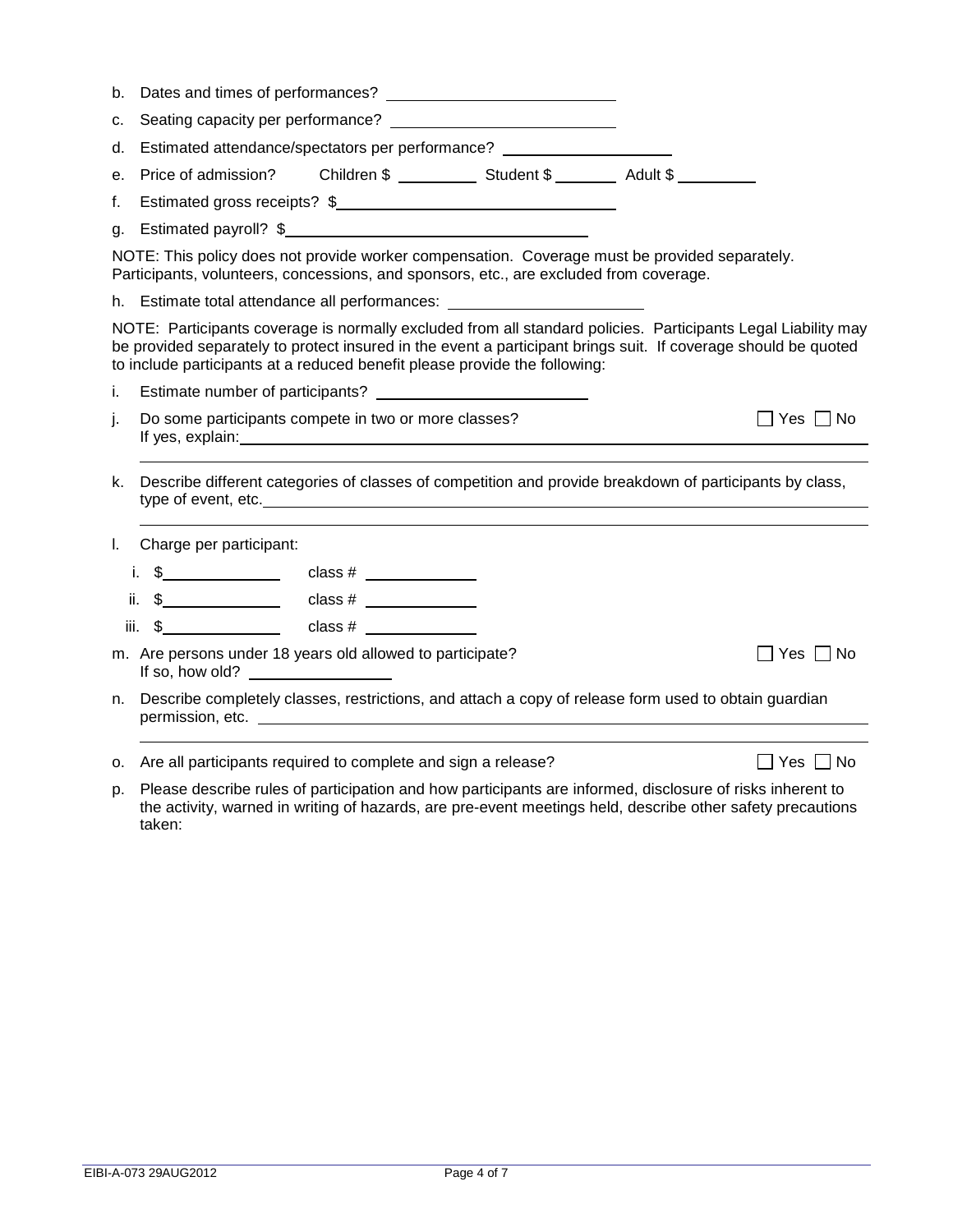q. Estimate number of other participants by class (mechanics, announcers, judges, registration, etc.), and identify other persons allowed in restricted participants areas:

# **VOLUNTEERS**

| а.    |                                                                                                                                                                                                                                      |
|-------|--------------------------------------------------------------------------------------------------------------------------------------------------------------------------------------------------------------------------------------|
| b.    |                                                                                                                                                                                                                                      |
| c.    |                                                                                                                                                                                                                                      |
| d.    |                                                                                                                                                                                                                                      |
| е.    |                                                                                                                                                                                                                                      |
| f.    | Describe completely duties and expectations of all volunteers. __________________                                                                                                                                                    |
| used. | NOTE: All Volunteers must complete and sign an Agreement and Release of Liability Form assuming the<br>risks inherent and associated with the risk. Please provide a copy of the agreement and release form to be                    |
|       | <b>SUBCONTRACTED PROVIDERS OR SERVICES</b>                                                                                                                                                                                           |
| a.    | The below categories are services or equipment which may by sub-contracted or performed by you or<br>your organization. Check all boxes for services or equipment being performed by Sub-Contractors:                                |
|       | □ Food Concession<br>□ Beverage Concession □ Liquor(include beer, wine)                                                                                                                                                              |
|       | Bleachers or Scaffolds   Stages, etc.<br>$\Box$ Security                                                                                                                                                                             |
|       | <b>Construction Services</b><br>□ Tow Vehicles or other<br>□ Temporary Lighting                                                                                                                                                      |
|       | Fireworks<br>$\Box$ Equipment                                                                                                                                                                                                        |
| b.    | Please provide specific descriptions of any other Sub-Contractors not listed above:                                                                                                                                                  |
|       |                                                                                                                                                                                                                                      |
| c.    | Please provide name, phone number and proof of insurance for all Sub-Contractors.                                                                                                                                                    |
|       | NOTE: It is critical to verify and obtain proof of insurance and limit of liability from all Sub-Contractors or<br>you will be held liable and be without insurance.                                                                 |
|       |                                                                                                                                                                                                                                      |
|       | i. Name of liquor provider: example of the state of the state of the state of the state of the state of the state of the state of the state of the state of the state of the state of the state of the state of the state of t       |
|       | Please note: $\Box$ Beer $\Box$ Wine $\Box$ Hard Liquor                                                                                                                                                                              |
| ii.   |                                                                                                                                                                                                                                      |
| iii.  | If coverage is desired, what are the estimated gross receipts?                                                                                                                                                                       |
|       |                                                                                                                                                                                                                                      |
|       | <b>KEY PERSONNEL</b>                                                                                                                                                                                                                 |
| a.    | Key personnel can make a big difference in said event. Please attach a resume and background<br>information on all key personnel associated with the event.                                                                          |
|       |                                                                                                                                                                                                                                      |
|       | i. Address: <u>contract and a series of the series of the series of the series of the series of the series of the series of the series of the series of the series of the series of the series of the series of the series of th</u> |
|       | ii.                                                                                                                                                                                                                                  |
| iii.  |                                                                                                                                                                                                                                      |
|       |                                                                                                                                                                                                                                      |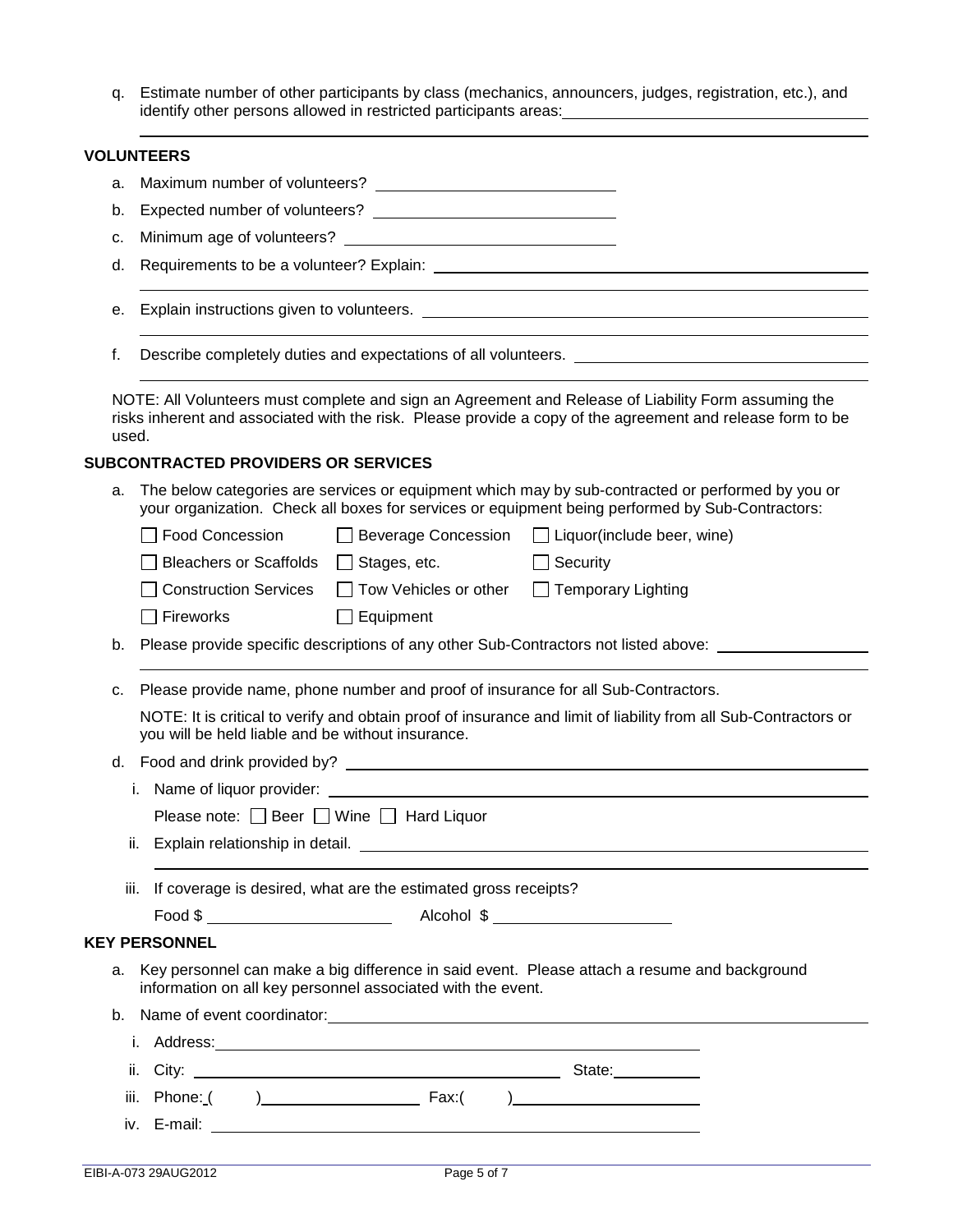c. Name of person(s) in charge of and responsible for safety:

| i. Address:   |        |        |
|---------------|--------|--------|
| ii. City:     |        | State: |
| iii. Phone: ( | Fax: ( |        |

iv. E-mail:

 

 

# **EMERGENCY MEDICAL PLANS**

a. Describe completely the emergency medical evacuation plans, affected for this event. Attach additional sheets if necessary.

#### **PARTICIPANT EQUIPMENT (PER EVENT) CHECK, TECH, ETC.**

- a. Describe completely (per event) the inspection and technical equipment check of participants' equipment.
- b. Name any Professional Association or Group you are a member of or affiliated with.

| VIMDADT ALIT                                                                                                                                                                                                                     |  |       |                                                                                                                                                                                                                                                                                               |
|----------------------------------------------------------------------------------------------------------------------------------------------------------------------------------------------------------------------------------|--|-------|-----------------------------------------------------------------------------------------------------------------------------------------------------------------------------------------------------------------------------------------------------------------------------------------------|
|                                                                                                                                                                                                                                  |  |       |                                                                                                                                                                                                                                                                                               |
| v. Phone: ( )                                                                                                                                                                                                                    |  | Fax:( | $\frac{1}{2}$ and $\frac{1}{2}$ and $\frac{1}{2}$ and $\frac{1}{2}$ and $\frac{1}{2}$ and $\frac{1}{2}$ and $\frac{1}{2}$ and $\frac{1}{2}$ and $\frac{1}{2}$ and $\frac{1}{2}$ and $\frac{1}{2}$ and $\frac{1}{2}$ and $\frac{1}{2}$ and $\frac{1}{2}$ and $\frac{1}{2}$ and $\frac{1}{2}$ a |
|                                                                                                                                                                                                                                  |  |       | State:                                                                                                                                                                                                                                                                                        |
|                                                                                                                                                                                                                                  |  |       | iii. Address: et al. and a series of a series of a series of a series of a series of a series of a series of a                                                                                                                                                                                |
| ii. How long?_____________________                                                                                                                                                                                               |  |       |                                                                                                                                                                                                                                                                                               |
| i. Name: 1. 2008. 2009. 2010. 2010. 2010. 2010. 2010. 2010. 2010. 2010. 2010. 2010. 2010. 2010. 2010. 2010. 20<br>2010. 2011. 2012. 2012. 2012. 2012. 2012. 2012. 2012. 2012. 2012. 2012. 2012. 2013. 2014. 2014. 2014. 2014. 20 |  |       |                                                                                                                                                                                                                                                                                               |

### **VERY IMPORTANT**

- 1. Attach copies of all leases and/or hold harmless agreements in effect
- 2. Attach copy of any brochure, fliers, etc., used for this event.
- 3. Include diagrams showing specific location(s); noting exact distances; and identifying set up procedures for all facilities. The diagrams must include, and clearly identify spectator areas, transition areas, medical tent, and location of medical service vehicle, staging areas, concession stands, and distances between each location. A complete layout is required.

#### **REPRESENTATIONS AND WARRANTIES**

The "Applicant" is the party to be named as the "Insured" in any insuring contract if issued. By signing this Application, the Applicant for insurance hereby represents and warrants that the information provided in the Application, together with all supplemental information and documents provided in conjunction with the Application, is true, correct, inclusive of all relevant and material information necessary for the Insurer to accurately and completely assess the Application, and is not misleading in any way. The Applicant further represents that the Applicant understands and agrees as follows: (i) the Insurer can and will rely upon the Application and supplemental information provided by the Applicant, and any other relevant information, to assess the Applicant's request for insurance coverage and to quote and potentially bind, price, and provide coverage; (ii) the Application and all supplemental information and documents provided in conjunction with the Application are warranties that will become a part of any coverage contract that may be issued; (iii) the submission of an Application or the payment of any premium does not obligate the Insurer to quote, bind, or provide insurance coverage; and (iv) in the event the Applicant has or does provide any false, misleading, or incomplete information in conjunction with the Application, any coverage provided will be deemed void from initial issuance.

The Applicant hereby authorizes the Insurer and its agents to gather any additional information the Insurer deems necessary to process the Application for quoting, binding, pricing, and providing insurance coverage including, but not limited to, gathering information from federal, state, and industry regulatory authorities, insurers, creditors, customers, financial institutions, and credit rating agencies. The Insurer has no obligation to gather any information nor verify any information received from the Applicant or any other person or entity. The Applicant expressly authorizes the release of information regarding the Applicant's losses, financial information, or any regulatory compliance issues to this Insurer in conjunction with consideration of the Application.